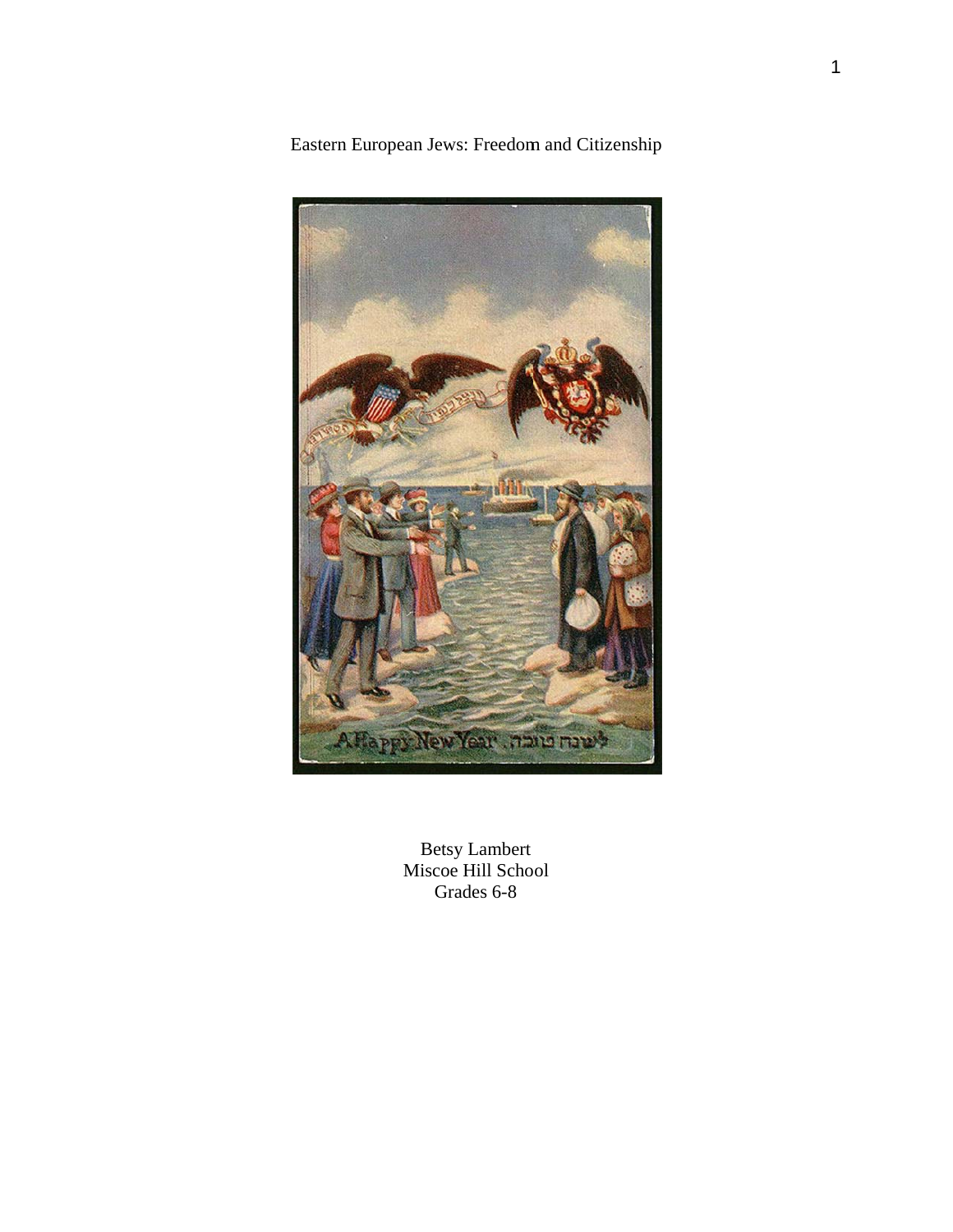# Eastern European Jews: Freedom and Citizenship

As students work through the activities in this unit they will develop their skills as history detectives and learn some of the reasons that Eastern European Jews left their homelands for a new life in the United States, as they answer the question, "Why was the image, 'A Happy New Year' created?" They will study the image along with a selection of primary and secondary sources to develop a document based response to the question. Students will gain insight into why Russian Jews left their homeland and immigrated to the United States and the steps they took to become citizens.

The varied learning experiences are designed to activate and utilize students' multiple intelligences, while providing intellectual challenges at multiple levels of cognitive complexity.

Modifications for English language learners and/or special education students include, but are not limited to:

- 1. Glossary of unfamiliar words found in the texts
- 2. Handwriting chart(s) to help transcribe script
- 3. Highlighted print out of longer sections of reading (such as appear in Activities #3 and #4)
- 4. Simplified or restructured Activities assigned
- 5. Bi-lingual dictionary or phrase book
- 6. Graphic organizer for use as a pre-writing tool for the final project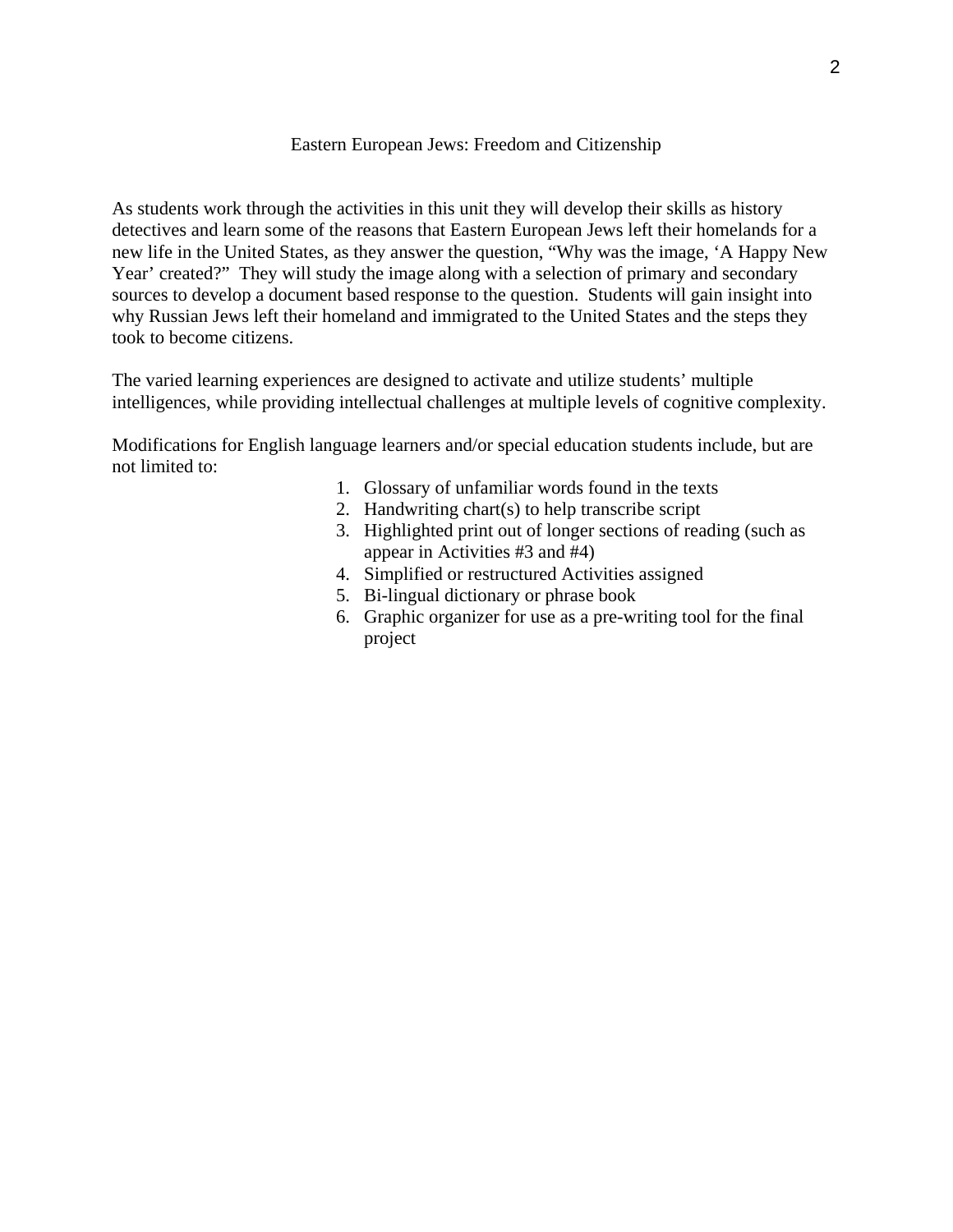#### **Standards** [new page]

Standards addressed in this unit: Rhode Island Grade Span Expectations for Civics & Government and Historical Perspectives C&G 5 (5-8)– 1, 5 (5-8) - 2 **HP (5-8) -1** 

Massachusetts History and Social Science Curriculum Framework USII.3 Describe the causes of the immigration of Southern and Eastern Europeans, Chinese, Koreans, and Japanese to America in the late  $19<sup>th</sup>$  and early  $20<sup>th</sup>$  centuries, and describe the major roles of these immigrants in the industrialization of America. *Seminal Primary Documents to Read***: Emma Lazarus, "The New Colossus" (1883)**

Massachusetts English Language Arts Curriculum Framework Standard 2.4, 4.17, 4.20, 8.22, 8.24, 8.25, 8.26, 9.4, 9.5, 13.17, 13.21, 13.22

## **Objectives**

Students will be able to describe the causes of the immigration of Eastern Eurpoean Jews in the early twentieth century, and describe the steps immigrants took to become citizens. Students will act as historians by using primary documents to understand specific accounts of human activity, and answer historical questions. Students will evaluate information and draw inferences from Rhode Island and world history.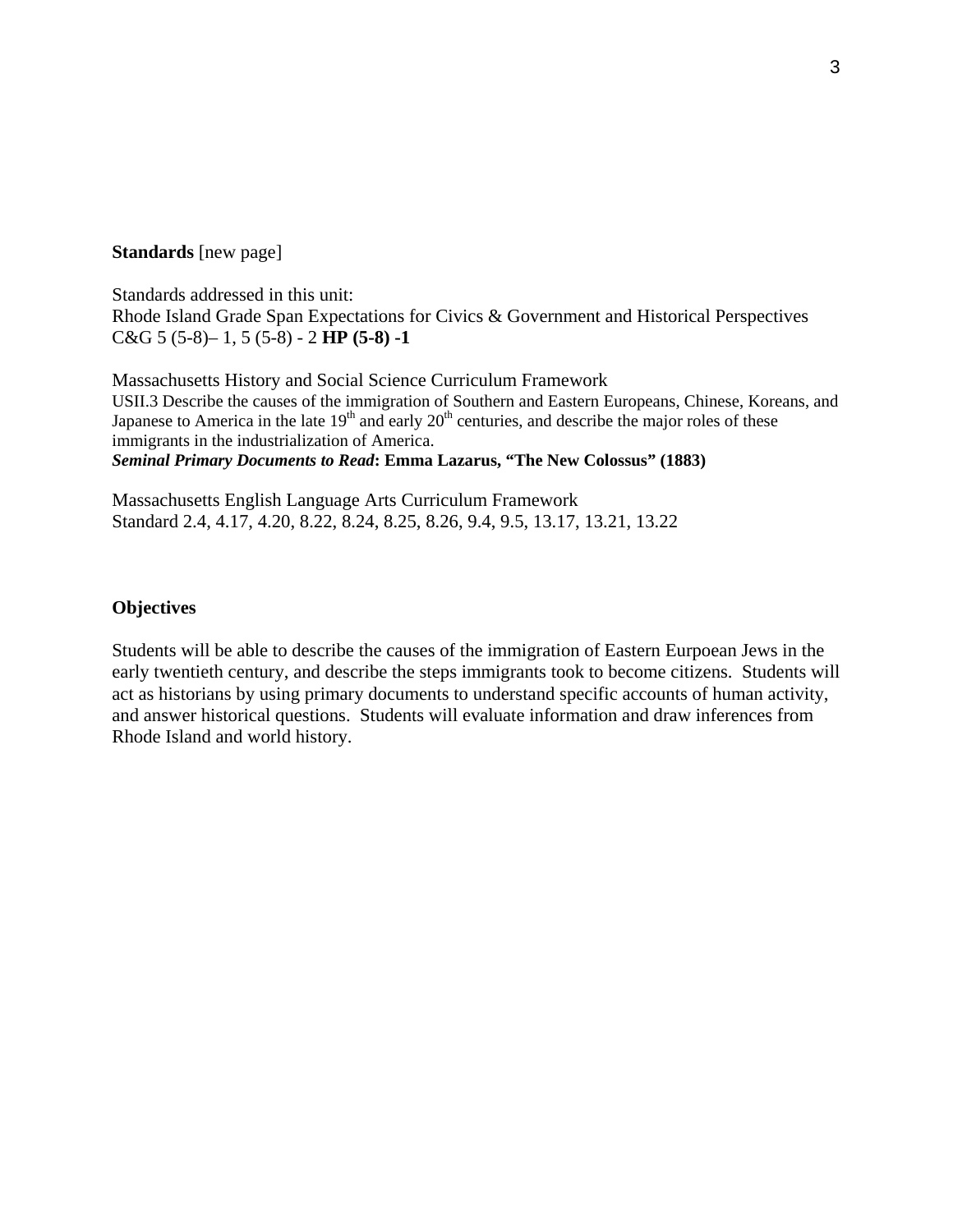# **Index of lessons**

| Overview of lesson                       |                                                                                                                 | 5  |
|------------------------------------------|-----------------------------------------------------------------------------------------------------------------|----|
|                                          | Activity #1 The Emma Lazarus Sonnet, 'The New Colossus'                                                         | 6  |
| Activity #2                              | George Washington's letter to Moses Seixa<br>on behalf of the Newport Hebrew Congregation                       | 7  |
| Activity #3                              | The Bilingual Yiddish-English Constitution of the<br>United States and Declaration of Independence              | 8  |
| Activity #4                              | The photograph of Robert Levin and US Citizenship<br>and Immigration Services: Citizenship for Military Members | 9  |
| American Citizen                         | Activity #5 To Enjoy American Opportunities, Become An                                                          | 11 |
| Activity #6 A Happy New Year!            |                                                                                                                 | 12 |
| Listing of Primary and Secondary Sources |                                                                                                                 | 13 |
| Sources                                  |                                                                                                                 | 15 |

Additional Resources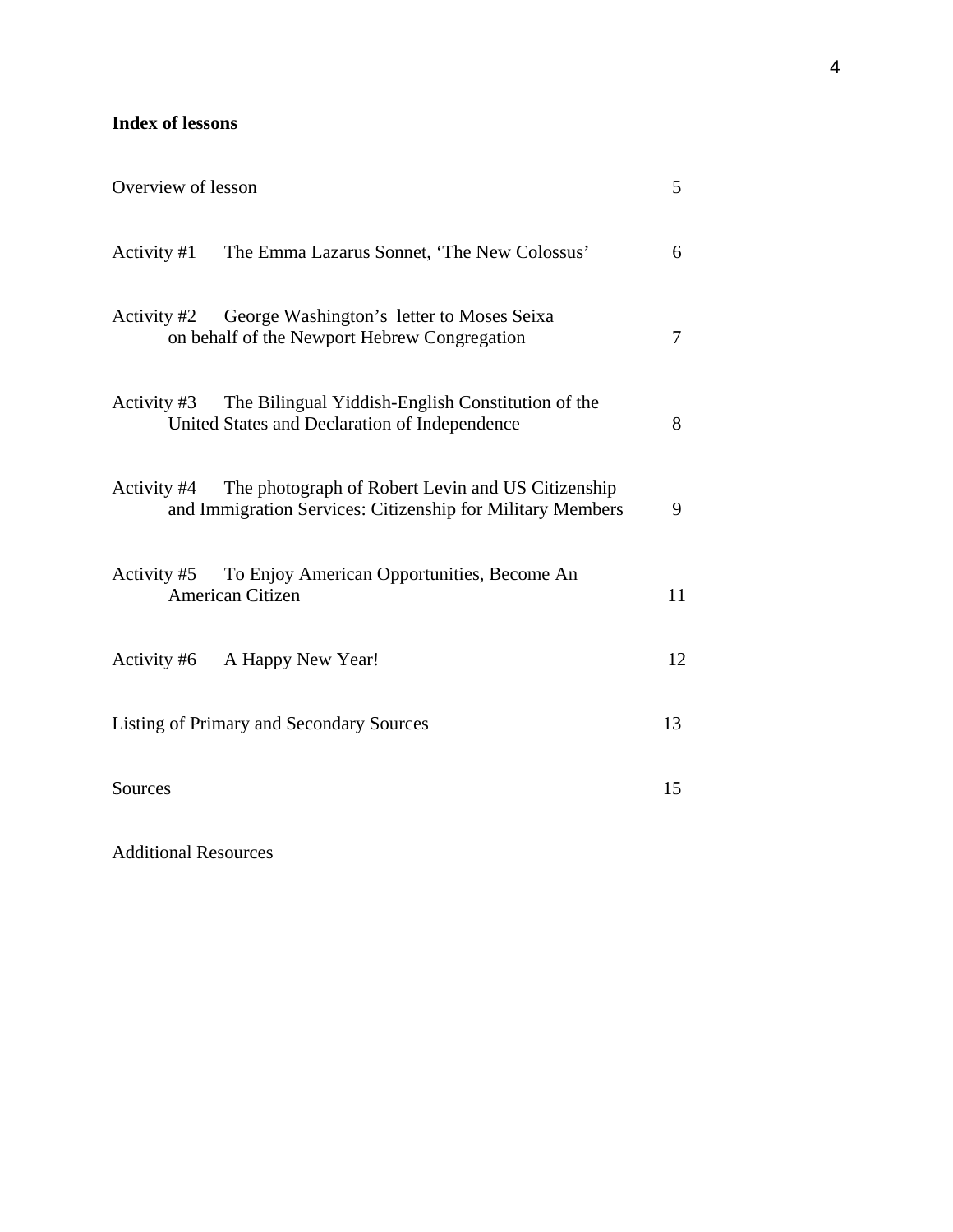Overview of Lesson

Materials needed: Print outs and rubrics as listed with each activity, large index cards, pencils, paper, image 'Happy New Year!' found at: http://www.loc.gov/exhibits/haventohome/images/hh0052s.jpg

#### Length of lesson: 180 minutes

Step by Step Instructions:

- 1. Hand out large index card to the class. Before projecting the postcard image, tell the class that they will observe the image two ways: first they will sketch it onto the blank side of the card (silently) for three minutes. At the end of three minutes, they will turn the index card over and use the lined side to describe the image in words and phrases. Artistic skill and grammar are not important, the goal is to observe the image closely and note the details.
- 2. After the 6 minutes of observation, ask the students to stop writing and discuss the image as a class using visual thinking strategies http://www.vtshome.org.
- 3. Write the title and date of this LOC image on the board. Instruct the students to copy the textual information onto their index card. Challenge them to consider this new information, along with their observations, and attempt to interpret the image.
- 4. Tell the students that their job is to individually, or with partners, develop a hypothesis in response to the question, "Why was this image created?" They will use teacher-provided external evidence in the form of primary documents to refine their hypothesis.
- 5. Tell students that the instructor will assess their work on this project using the guide below.

**Student** – follows directions, seeks clarification when needed **Master** – follows directions, seeks clarification when needed, presents findings and/or tackles problem with interest in the larger goal **Scholar** – follows directions, asks questions when something is not clear, presents findings and/or tackles problems with interest in the larger goal; passes along his/her skill and knowledge

- 6. Set up centers with the materials needed for activities #1-5. At each, include a copy of the reference chart, 'Jewish Modern and American History Chart'.
- 7. Students move through each center, completing activities #1-5 and saving their work.
- 8. Students work independently on their final project, Activity #6.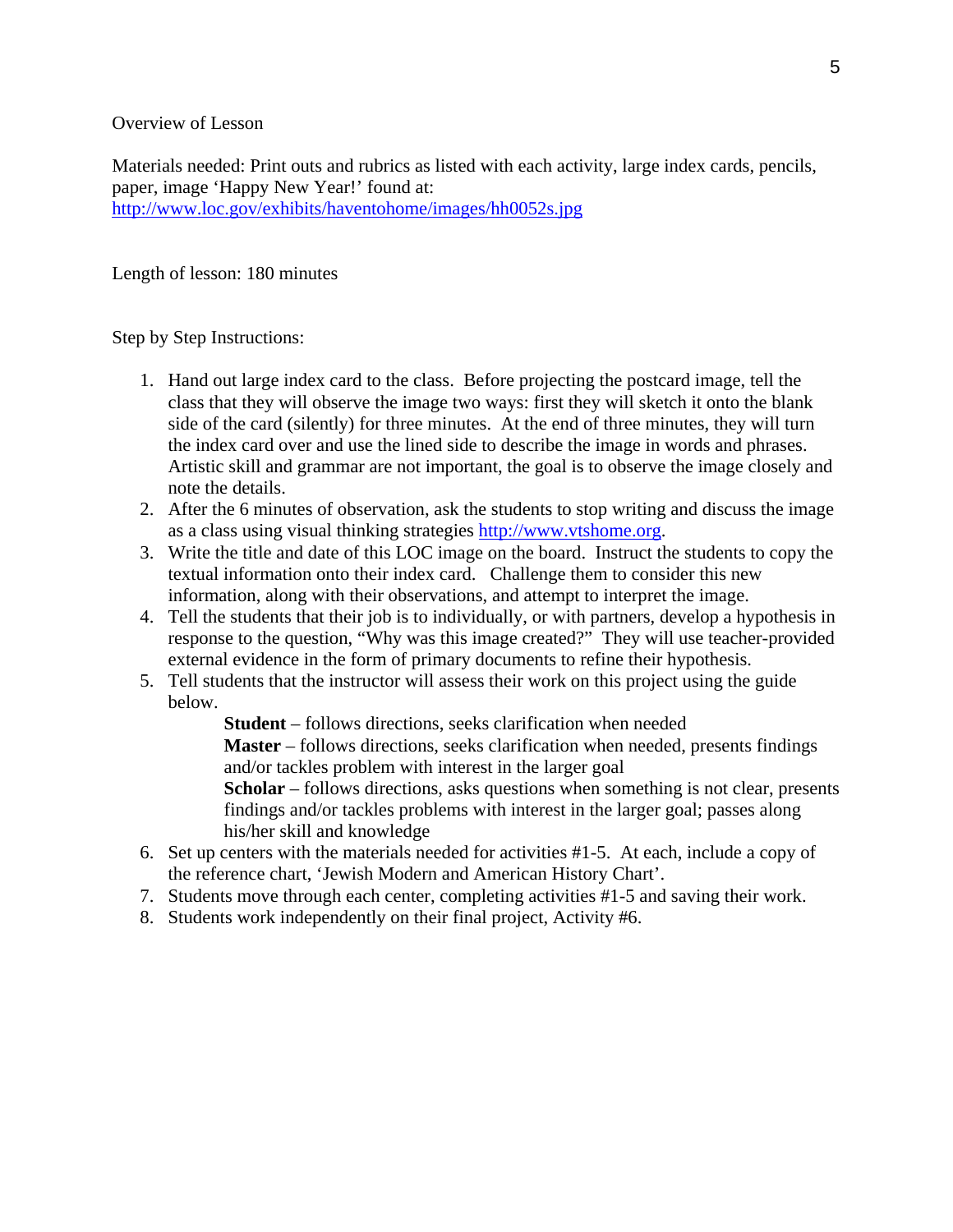### Activity # 1. Emma Lazarus' handwritten sonnet, 'The New Colossus'

Materials needed: Writing paper, dictionary and/or thesaurus, computer with youtube video loaded, document printed:

http://www.loc.gov/exhibits/haventohome/images/hh0041s.jpg



Students work with one or two partners as each student transcribes the poem. Next, they identify the line in this poem that is beloved by many immigrants and highlight it on their transcription. After transcribing the poem and highlighting the key verse, students can check their work by listening to this youtube video:

http://www.youtube.com/watch?v=E4wYFs5F76E

If they need to make any corrections to their transcription, they should do so.

Using only the text of the sonnet and a dictionary/thesaurus, each student is to answer the following questions

- 1. Who wrote this sonnet? What year was it written?
- 2. What occasion was this sonnet written for? How do you know this from the text?
- 3. Who did the poet want to read this sonnet?
- 4. Why does she want people to hear her message?
- 5. What is the general topic?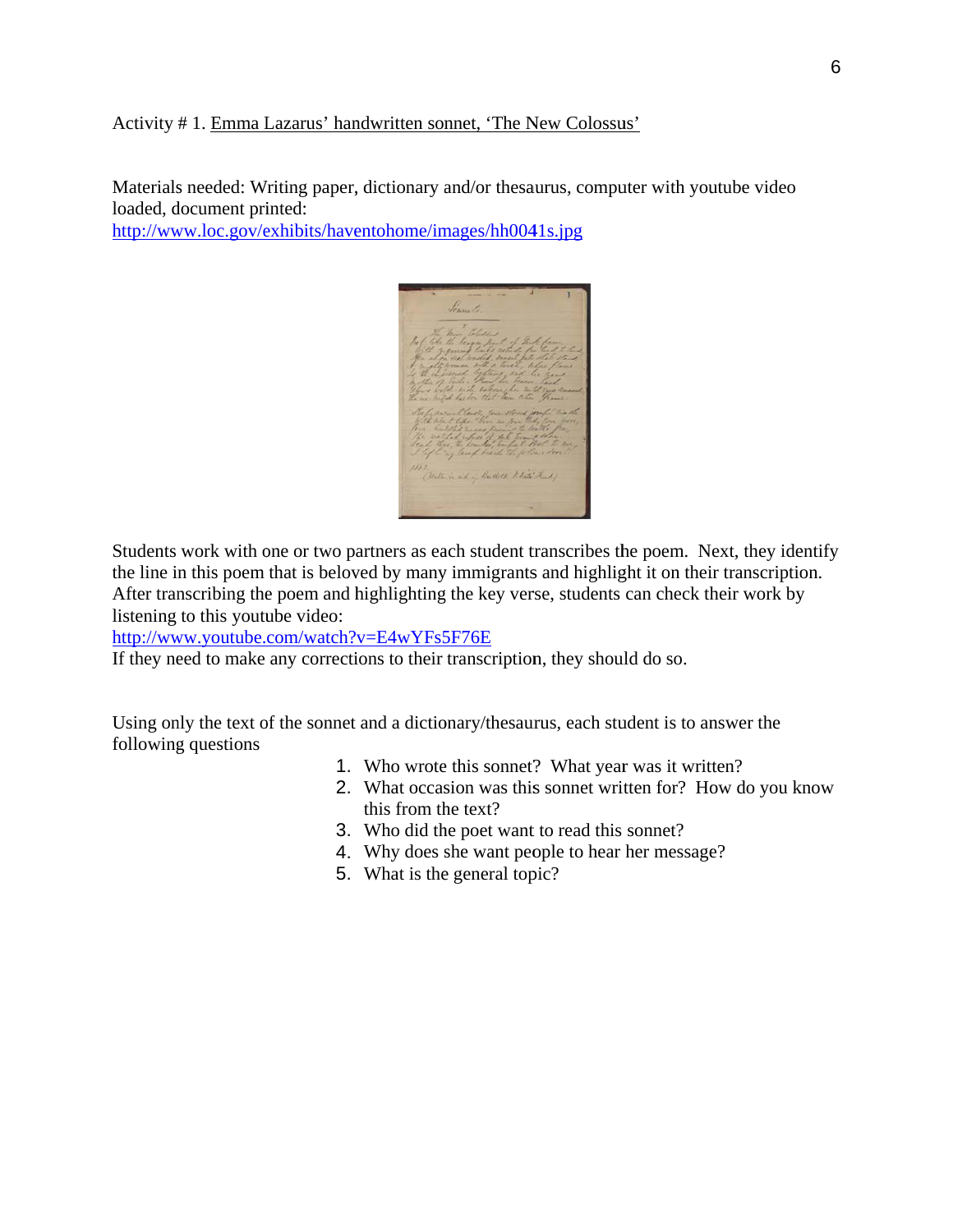# Activity #2. George Washington's letter to Moses Seixa on behalf of the Newport Hebrew Congregation.

Materials needed: Writing paper, dictionary and/or thesaurus, print document, pages 1 and 2 at: http://www.loc.gov/exhibits/haventohome/images/hh0006ap1s.jpg http://www.loc.gov/exhibits/haventohome/images/hh0006ap2s.jpg

The Main Conservation in another Stear of the William Harris wille and resultions of of I d as mille hater in the offentumity of apring you that To as desired to ensure ays return a justiful unsordence of the did retime Sectionals in my order to Marthe , isto chiper of theme.<br>The reflectives in the laga of differently and on all confire then effectively popular David he incorporate with the parting panjer sedich on pap<sup>i</sup>er rendred the mar forcet<br>from a regionalized that they are facciaded by in character we to some that he steats in proceeds finish of my somewhatis as account sufferent and peace of hand with the one lettered here willow to make the left of of the at may the children of the State of Marke is with which we see fined, we cannot will in the last, watched to and all only il, ander the post estimalitation of a good to good will of the other indictionary, while ever and to become a great case a lighty device. as pate for in plats under the our vice in The Stevens of the United States of admin py tree, and there that he came to water him of have a night to applied themptons for the hay the Father of all messive fresher light all your to assisting complete of in intergrad and of declared in our paths, and make us all in there policy a policy worthy of unitation one process construct appel here, out in this As polis alle thing further and an see the est way contribuingly happy ation of cities that . It is now as more Gladington.  $\overline{\phantom{a}}$ 

Students may subdivide the two pages of this letter, working cooperatively in a larger group, while each student participates in transcribing the handwritten text. Each student will create while each student participates in transcribing the handwritten text. Each student will create<br>their own copy of the complete text. After it is transcribed, students identify the line in this letter that summarizes why many persecuted immigrants have come to the United States and highlight it on their transcription.

Using only their transcription of the letter and a dictionary/thesaurus, each student is to answer the following questions:

- 1. Who wrote this letter? What year was it written?
- 2. What prompted the author to write this letter?
- 3. Who is this letter written to?
- 4. What words or phrases show the attitude of the author?
- 5. What is the general topic?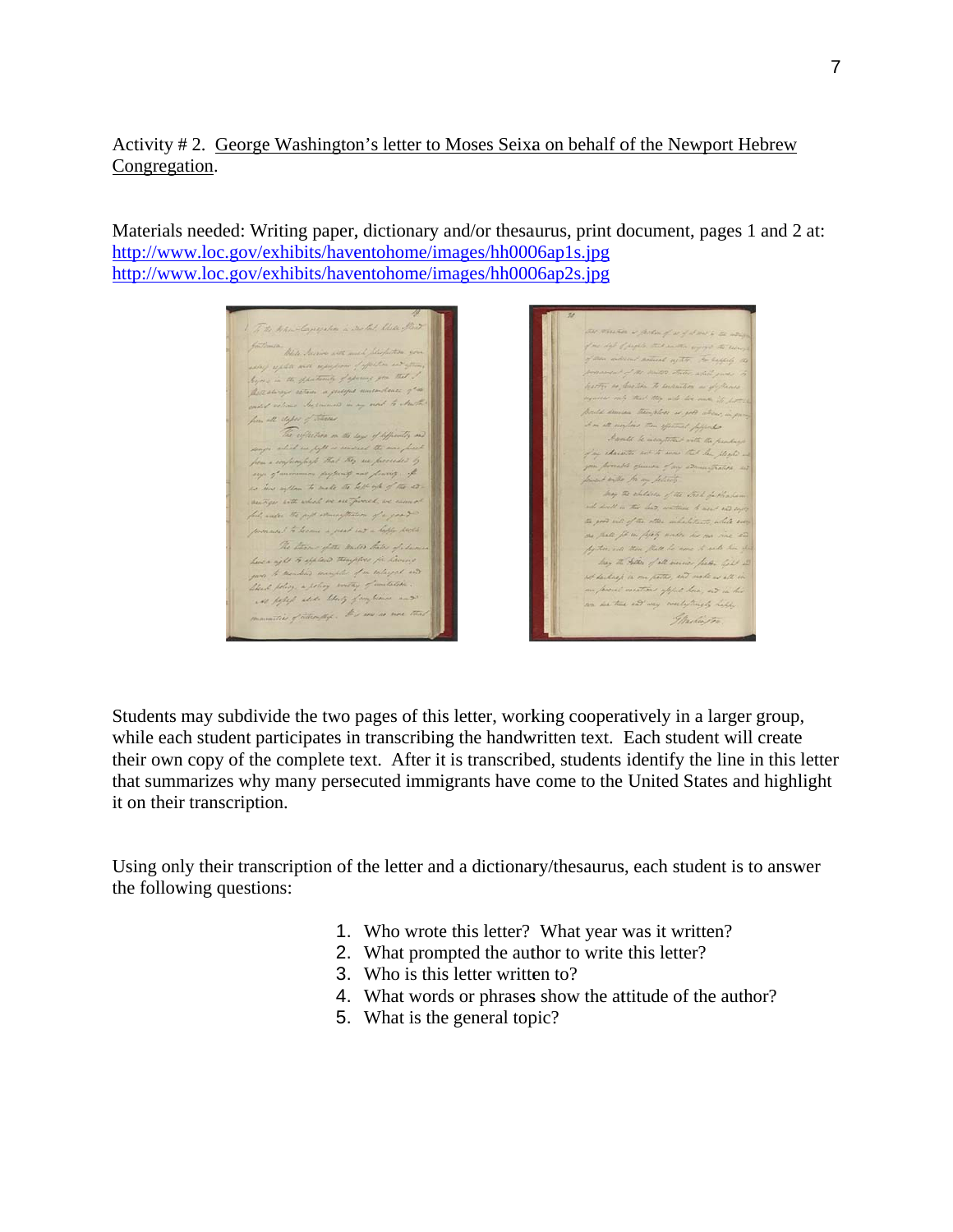3. The Bilingual Yiddish-English Constitution of the United States and the Declaration of Independence, published in 1892

Materials needed: paper, document title page at: http://www.loc.gov/exhibits/haventohome/images/hh0072s.jpg



Using only the title page of this document, each student is to answer the following questions:

- 1. Who produced this document?
- 2. What time and place was this produced?
- 3. Who are the readers to whom this piece is directed?
- 4. What is the purpose of this document?
- 5. What two documents are translated?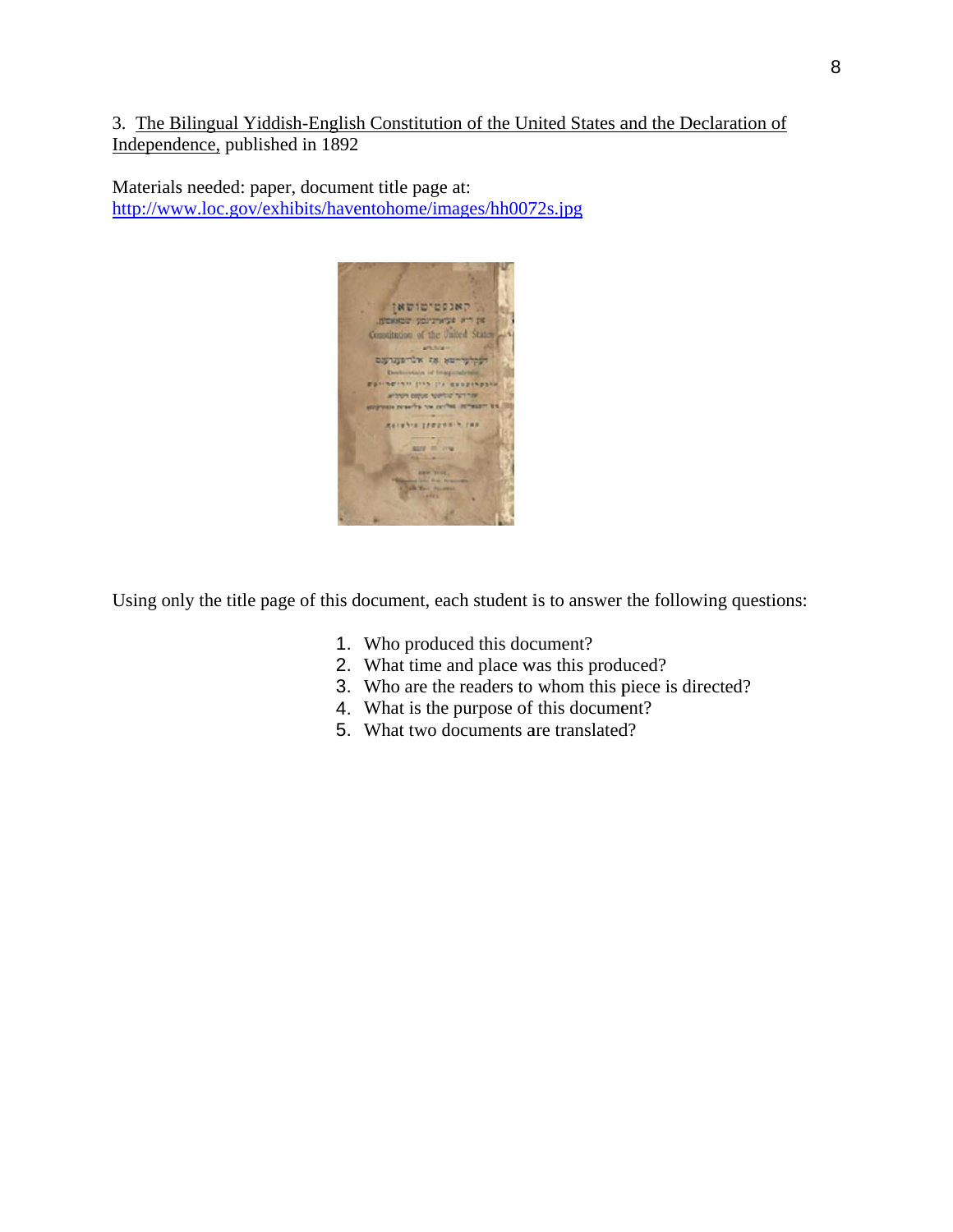Activity #4 Photo of Robert Levine and the US Citizenship and Immigration Services: **Citizenship for Military Members** 

Materials needed: Print out of Robert Levine's photo and chart on page 10, writing paper, computer with website open at the US Citizenship and Immigration Services: Citizenship for Military Members:

http://www.uscis.gov/portal/site/uscis/menuitem.eb1d4c2a3e5b9ac89243c6a7543f6d1a/?vgnexto id=ce613e4d77d73210VgnVCM100000082ca60aRCRD&vgnextchannel=ce613e4d77d73210Vg nVCM100000082ca60aRCRD



Using only these two documents and a dictionary/thesaurus, each student is to complete the chart found on page 10.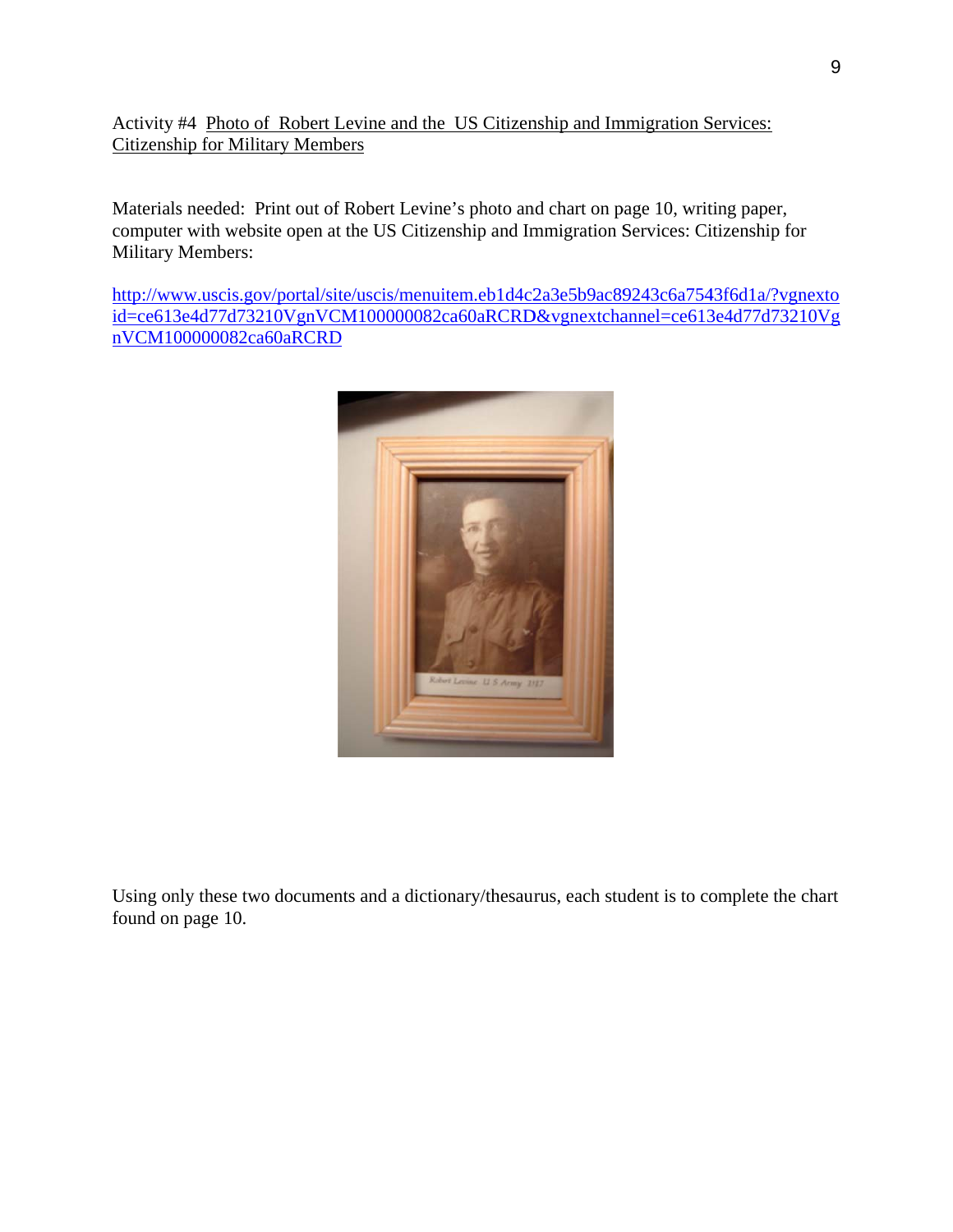Complete the following chart (short answer):

|                                                                                                                                             | <b>Robert Levine</b><br><b>US Army</b> , 1917 | <b>Citizenship for Military Members</b> |
|---------------------------------------------------------------------------------------------------------------------------------------------|-----------------------------------------------|-----------------------------------------|
| Type of document:<br>photograph,<br>newspaper, website,<br>broadside, letter, etc.<br>What was going on at<br>the time this<br>document was |                                               |                                         |
| produced?                                                                                                                                   |                                               |                                         |
| What year was the<br>document produced?                                                                                                     |                                               |                                         |
| Who is the intended<br>audience for this<br>document?                                                                                       |                                               |                                         |
| What is the purpose of<br>this document?                                                                                                    |                                               |                                         |

Reflection (minimum - 3 sentences): Why might Robert Levine have enlisted in the US Army in 1917? Use information found in these documents to support your answer.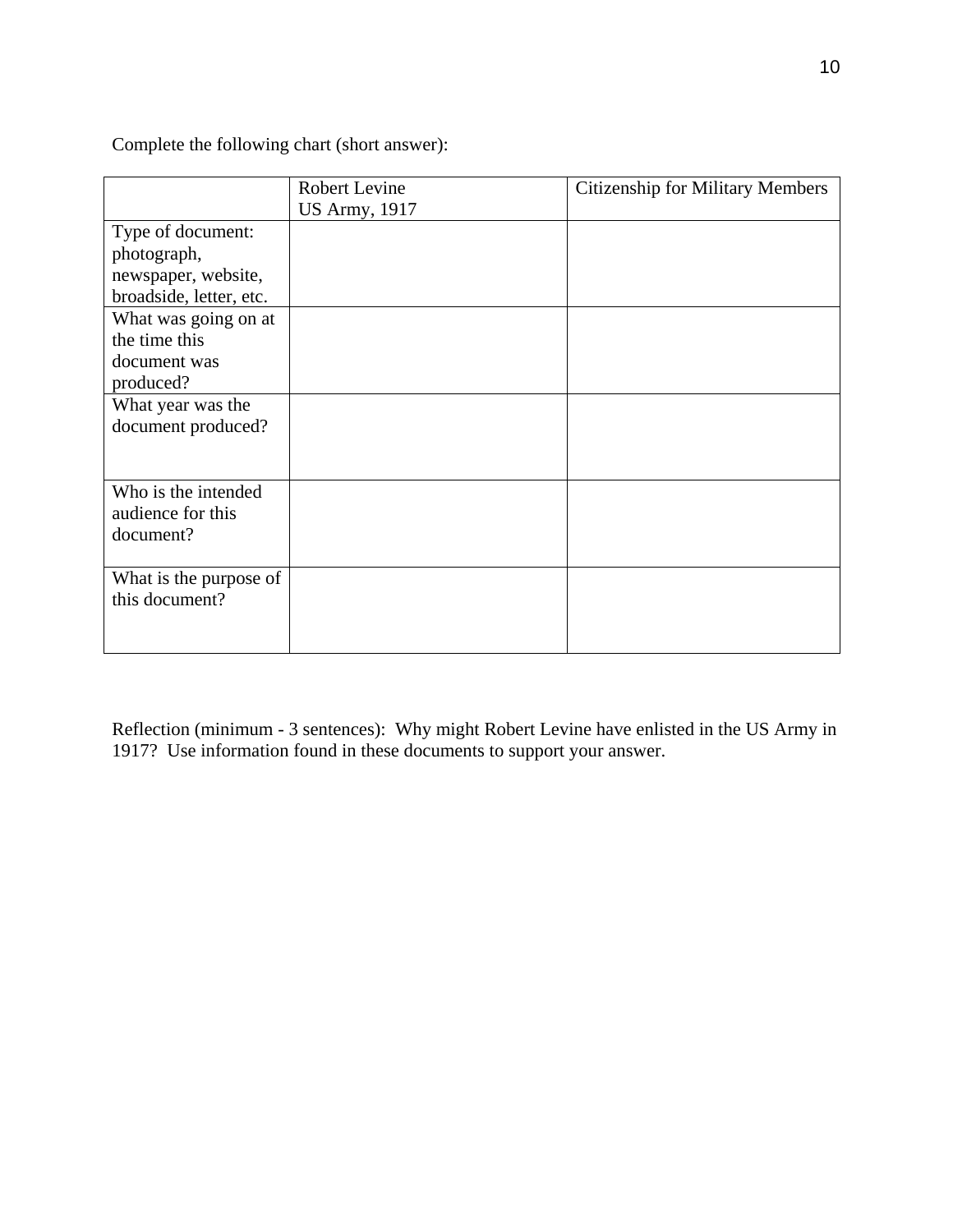Activity #5 To Enjoy American Opportunities, Become An American Citizen, printed 1917

Materials needed: writing paper, broadside found at: http://www.loc.gov/pictures/resource/cph.3g03808/



Using only this document, each student is to answer the following questions:

- 1. Who is the speaker in this document? Is there bias in this text? You must be able to cite evidence from the text to support your answer.
- 2. What was going on in 1917 when this broadside was printed? What is the context?
- 3. Who is the audience the document was created for and how do you know?
- 4. What is the purpose of this document? How does imagery, color and composition help to communicate the author's message?
- 5. What is the main idea of this document?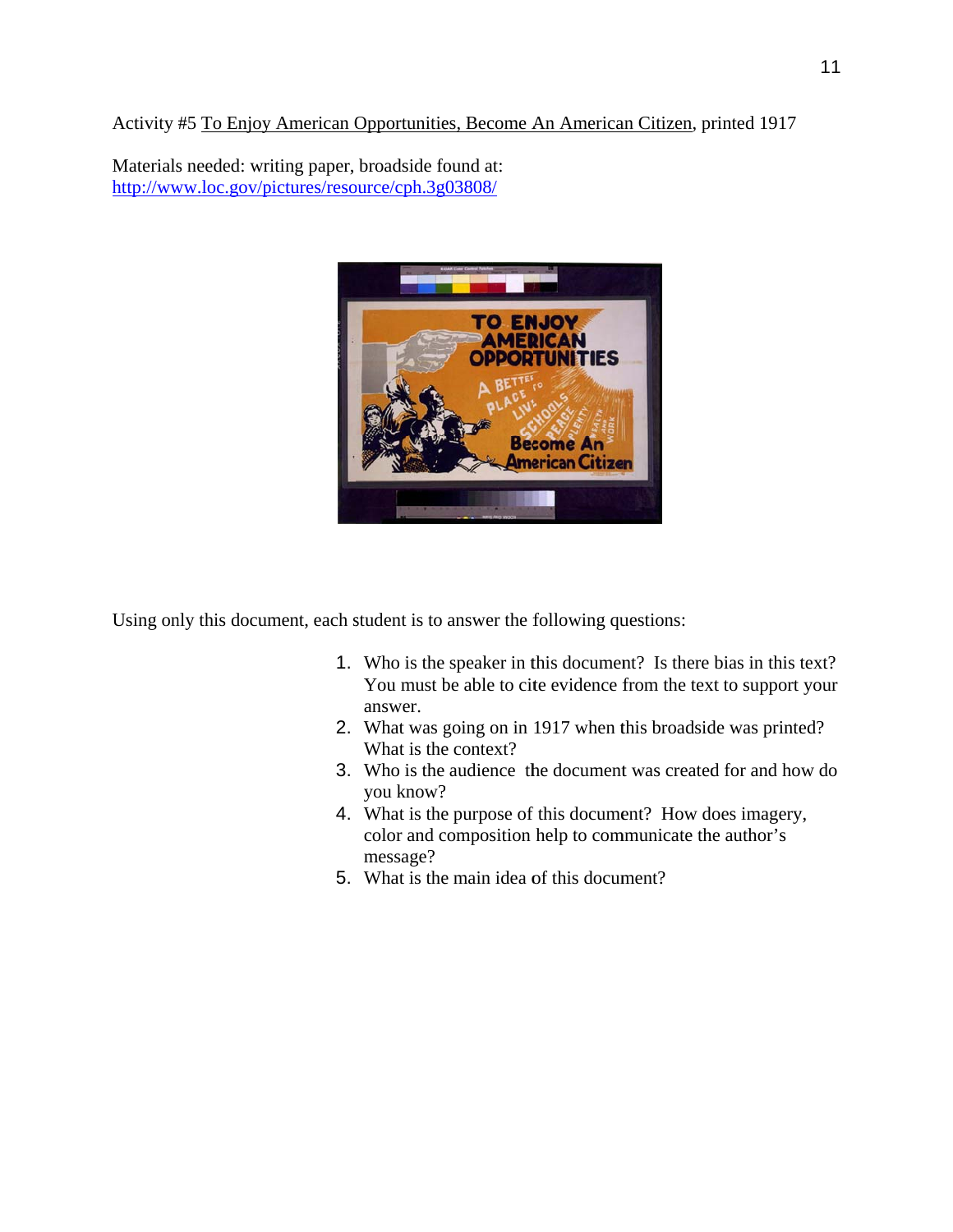# Activity #6 Happy New Year! Printed between 1900 and 1920

Materials needed: Each student will need their index card from the introductory lesson and written materials from Activities #1-5, a writing implement and writing paper. Print out of document at: http://www.loc.gov/exhibits/haventohome/images/hh0052s.jpg



Students respond individually to the following question, "Why do you believe that the image, 'Happy New Year!' was created?" In their well written, thoughtful response, they are to hypothes size:

- 1. Who might have produced this image
- 1. Who might have produced this image<br>2. Where and when might this have been produced
- 3. Who was the intended audience for this work
- 4. What was the purpose for creating this image
- 5. What  $idea(s)$  was the image created to communicate

Student support their response by referring to specific information and/or quotes taken from the image itself and the six additional documents explored in this lesson.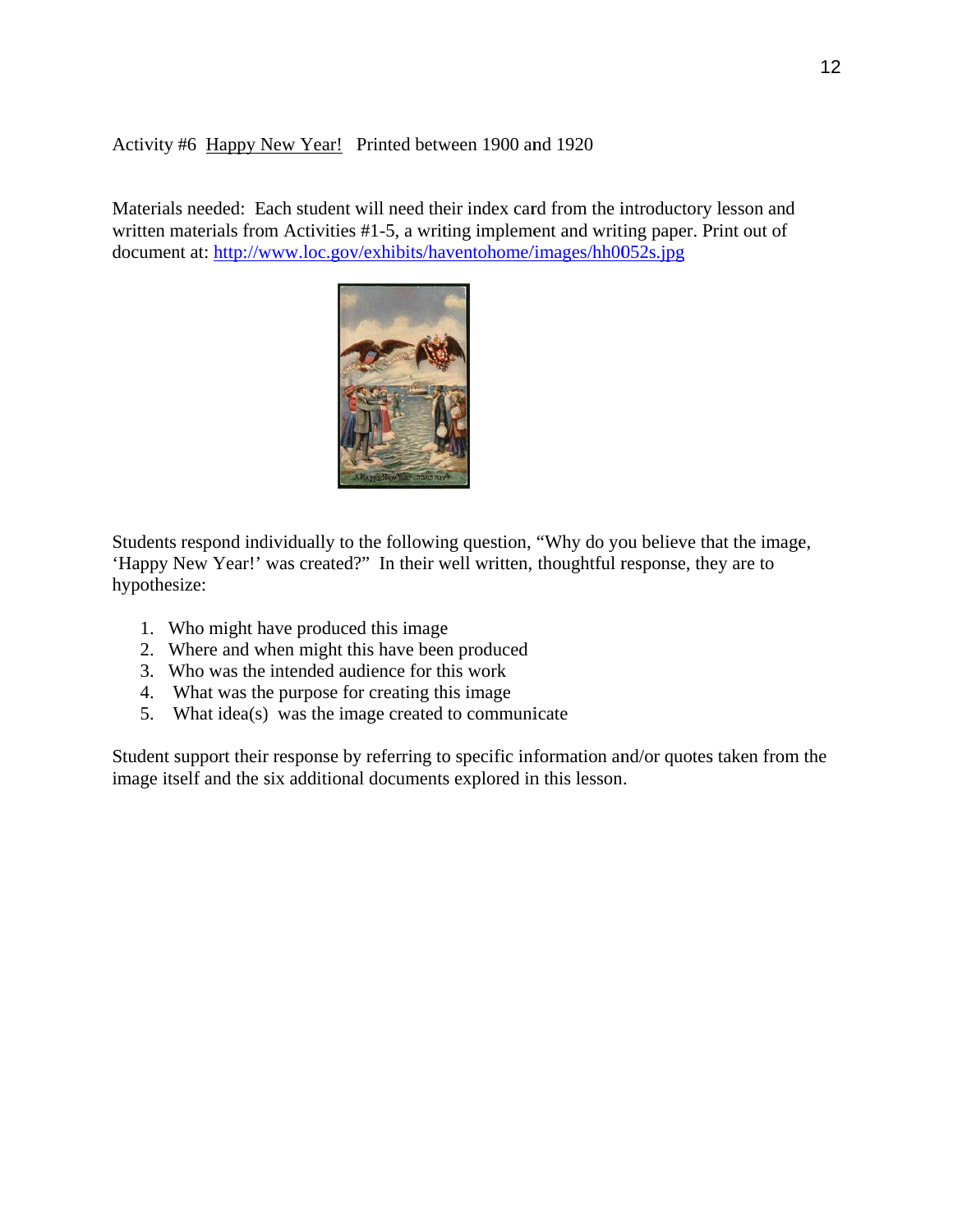Unit Assessment Instrument:

Students respond individually to the question, "Why do you believe that the image, 'Happy New Year!' was created?" In their well written, thoughtful response, they hypothesize:

- 1. What group of people might have produced this image
- 2. Where and when this might have been produced
- 3. Who the intended audience for this work was
- 4. What the purpose for creating this image was
- 5. What big idea(s) the image was created to communicate

Student support their response by referring to specific information and/or quotes taken from the image itself and the six additional documents explored in this lesson.

| Objectives        | Low             | At/below         | At/above average  | Exemplary        |
|-------------------|-----------------|------------------|-------------------|------------------|
|                   | Performance     | average          | 3 points          | Performance      |
|                   | 1 point         | 2 points         |                   | 4 points         |
| Response to       | 1 point         | 2 point          | 3 points          | 4 points         |
| Question          |                 | A somewhat well  | A well written,   | An articulate,   |
|                   | A somewhat well | written,         | thoughtful        | well reasoned,   |
|                   | written.        | thoughtful       | response that     | thoughtful       |
|                   | thoughtful      | response that    | answers all five  | response that    |
|                   | response that   | answers all five | questions in a    | articulately     |
|                   | answers four of | questions.       | general way.      | answers all five |
|                   | the five        |                  |                   | questions.       |
|                   | questions.      |                  |                   |                  |
| Effectiveness of  | 1 point         | 2 points         | 3 points          | 4 points         |
| the documents     | The specific    | The specific     | The specific      | The specific     |
| chosen to support | information     | information      | information       | information      |
| the Response      | and/or direct   | and/or direct    | and/or direct     | and/or direct    |
|                   | quotes from the | quotes from the  | quotes from the   | quotes from the  |
|                   | image and six   | image and six    | image and six     | image and six    |
|                   | additional      | additional       | additional        | additional       |
|                   | documents       | documents        | documents         | documents        |
|                   | loosely support | somewhat         | generally support | effectively      |
|                   | the student's   | support the      | the student's     | support and      |
|                   | response to the | student's        | response to the   | reinforce the    |
|                   | question.       | response to the  | question.         | student's        |
|                   |                 | question.        |                   | response to the  |
|                   |                 |                  |                   | question.        |
|                   |                 |                  |                   |                  |
|                   |                 |                  |                   |                  |
| Score:            |                 |                  |                   |                  |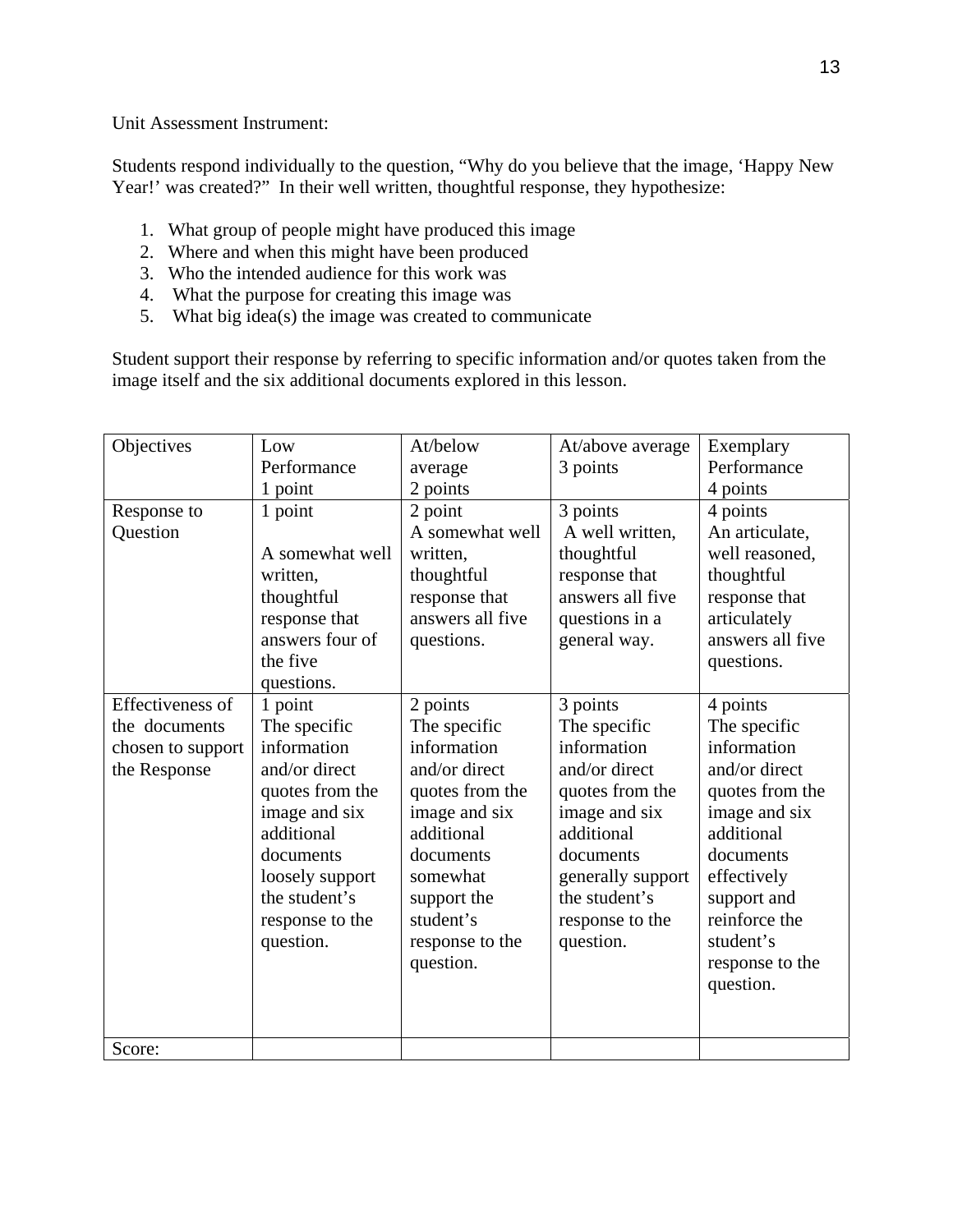The 'student' designation in the following rubric specifies the minimum threshold a student must meet to receive a passing grade.

**Student** – follows directions, seeks clarification when needed, has completed each activity satisfactorily, hands in work for all six activities and earns a 4 or higher on the final project.

**Master** – follows directions, seeks clarification when needed, presents findings and/or tackles problem with interest in the larger goal, has completed each activity in a way that demonstrates understanding, hands in work for all six activities in order and earns a 6 or above on the final project.

**Scholar** – follows directions, asks questions when something is not clear, presents findings and/or tackles problems with interest in the larger goal; passes along his/her skill and knowledge, has completed each activity in a way that demonstrates understanding of the larger picture and how the details fit into it, hands in all of the required paperwork in order and earns a 7 or higher on the final project.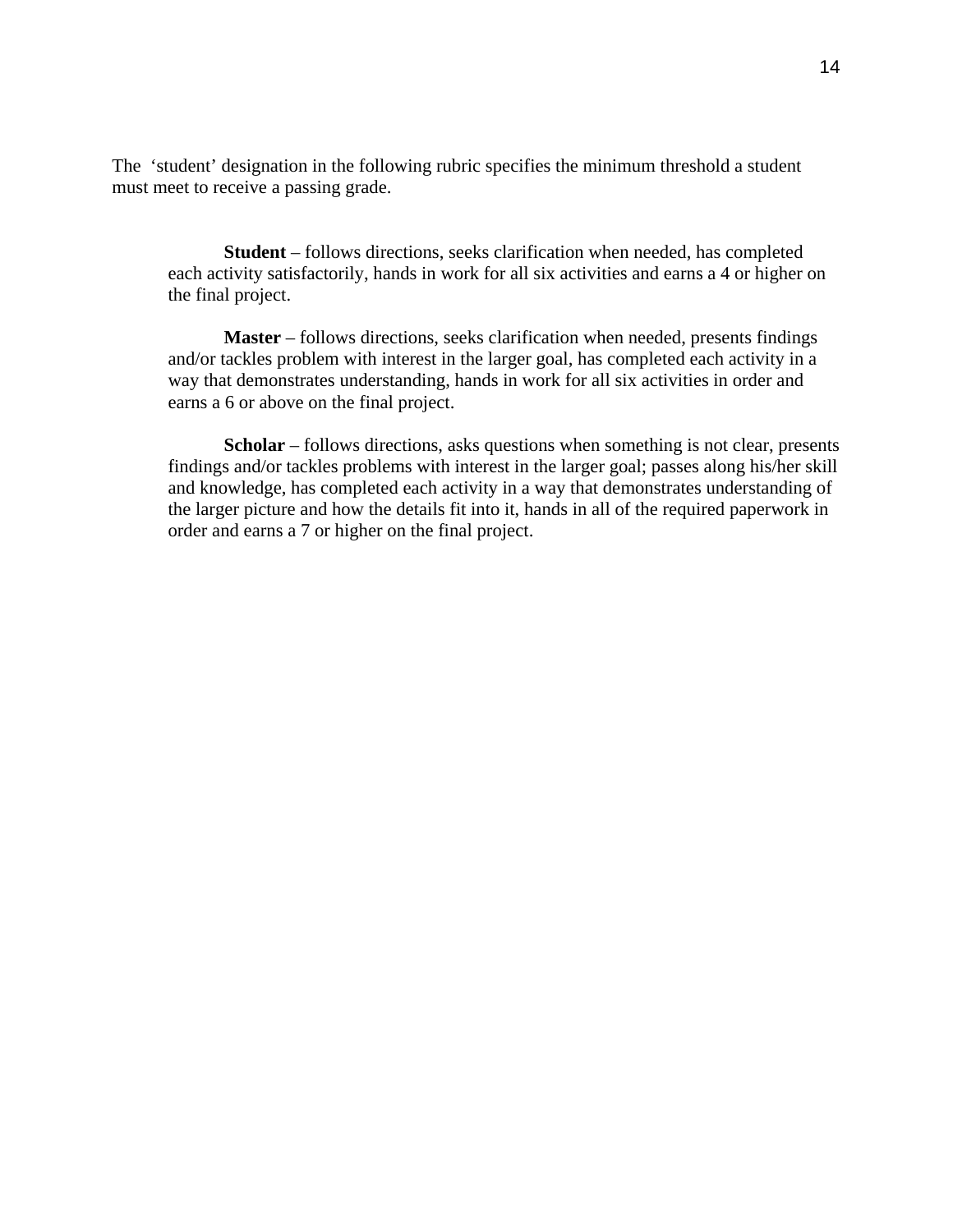# **Sources:**

Lesson Overview: A Happy New Year! From the Library of Congress Haven to Home Exhibit. Accessed August 13, 2010 http://www.loc.gov/exhibits/haventohome/images/hh0052s.jpg

Lesson Overview: Visual Thinking Strategies. Accessed August 6, 2010 http://www.vtshome.org

Activity #1 Emma Lazarus 'Colossus.' From the Library of Congress Haven to Home Exhibit. Accessed August 10, 2010. http://www.loc.gov/exhibits/haventohome/images/hh0041s.jpg

Activity #1 You tube video, Statue of Liberty Poem. Accessed August 6, 2010. http://www.youtube.com/watch?v=E4wYFs5F76E

Activity #2 George Washington's letter to Moses Seixa on behalf of the Newport Hebrew Congregation. From the August 7, 2010 Library of Congress Exhibition: From Haven to Home, August 7, 2010. http://www.loc.gov/exhibits/haventohome/images/hh0052s.jpg

Activity #3 The Bilingual Yiddish-English Constitution of the United States and Declaration of Independence. From the Library of Congress Exhibition: From Haven to Home, http://www.loc.gov/exhibits/haventohome/images/hh0072s.jpg

Activity #4 The photograph of Robert Levin, United States Army, 1917 from the Museum of Work and Culture, Woonsocket, Rhode Island.

Activity #4 United States Citizenship and Immigration Services: Citizenship for Military Members.

http://www.uscis.gov/portal/site/uscis/menuitem.eb1d4c2a3e5b9ac89243c6a7543f6d1a/?vgnexto id=ce613e4d77d73210VgnVCM100000082ca60aRCRD&vgnextchannel=ce613e4d77d73210Vg nVCM100000082ca60aRCRD

Activity #5 To Enjoy American Opportunities, Become An American Citizen. From the Library of Congress, Haven to Home Exhibit. Accessed August 6, 2010 http://www.loc.gov/pictures/resource/cph.3g03808/

Activity #6 A Happy New Year! From the Library of Congress, Haven to Home Exhibit. Accessed August 13, 2010 http://www.loc.gov/exhibits/haventohome/images/hh0052s.jpg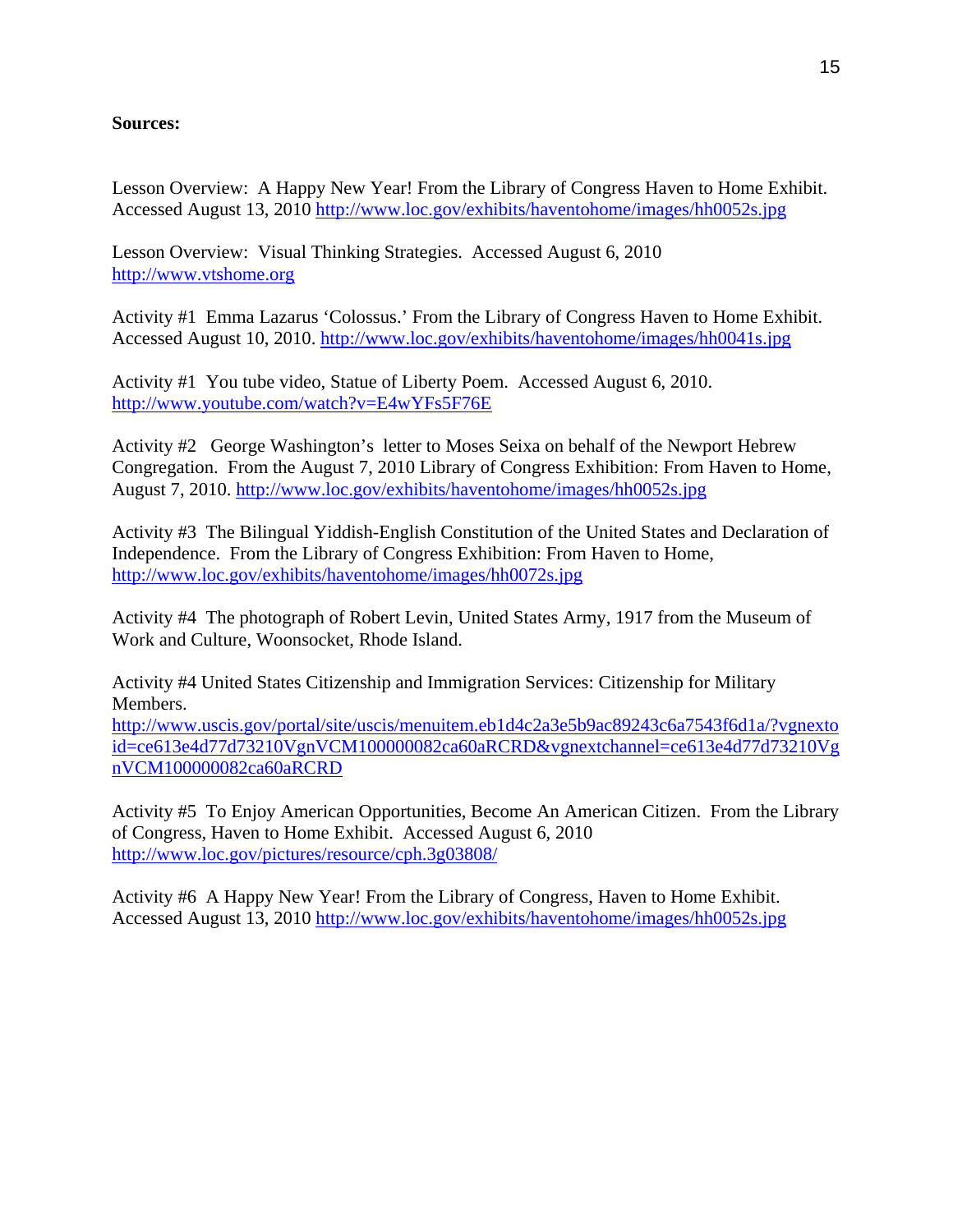# Other Reference Material:

1. S.O.A.P.S. Tone Document Analysis Sheet. Accessed August 9, 2010. http://arch.k12.ar.us/apush/files/SOAPSTONE\_Description.pdf

# English Mr. Tadeja

# **S.O.A.P.S. Tone Document Analysis**

The SOAPS Tone Document Analysis allows students to trace an examination of a document using the seven components listed. This approach to analysis is relevantly used in poetry, speeches, short stories, newspaper articles, and countless other documents. Oftentimes, this approach is introduced to AP students at the high school level. However, in this case, this approach is used my classroom on all levels to stimulate and "prove" student's point in analyzing particular documents. Remember, all components of this approach MUST be supported from the text and MUST be backed up by the words from the text.

# **Speaker**

Who is the speaker who produced this piece? What is the their background and why are they making the points they are making? Is there a bias in what was written? You must be able to cite evidence from the text that supports your answer. No independent research is allowed on the speaker. You must "prove" your answer based on the text.

## **Occasion**

What is the Occasion? In other words, the time and place of the piece. What promoted the author to write this piece? How do you know from the text? What event led to its publication or development? It is particularly important that students understand the context that encouraged the writing to happen.

## **Audience**

Who is the Audience? This refers to the group of readers to whom this piece is directed. The audience may be one person, a small group or a large group; it may be a certain person or a certain people. What assumptions can you make about the audience? Is it mixed racial/sex group? What social class? What political party? Who was the document created for and how do you know? Are there any words or phrases that are unusual or different? Does the speaker use language the specific for a unique audience? Does the speaker evoke God? Nation? Liberty? History? Hell? How do you know? Why is the speaker using this type of language?

## **Purpose**

What is the purpose? Meaning, the reason behind the text. In what ways does he convey this message? How would you perceive the speaker giving this speech? What is the document saying? What is the emotional state of the speaker? How is the speaker trying to spark a reaction in the audience? What words or phrases show the speaker's tone? How is the document supposed to make you feel? This helps you examine the argument or it's logic.

## **Subject**

What is the subject of the document? The general topic, content, and ideas contained in the text. How do you know this? How has the subject been selected and presented? And presented by the author?

## **Tone**

What is the attitude of the speaker based on the text? What is the attitude a writer takes towards this subject or character: is it serious, humorous, sarcastic, ironic, satirical, tongue-in-cheek, solemn, objective. How do you know? Where in the text does it support your answer?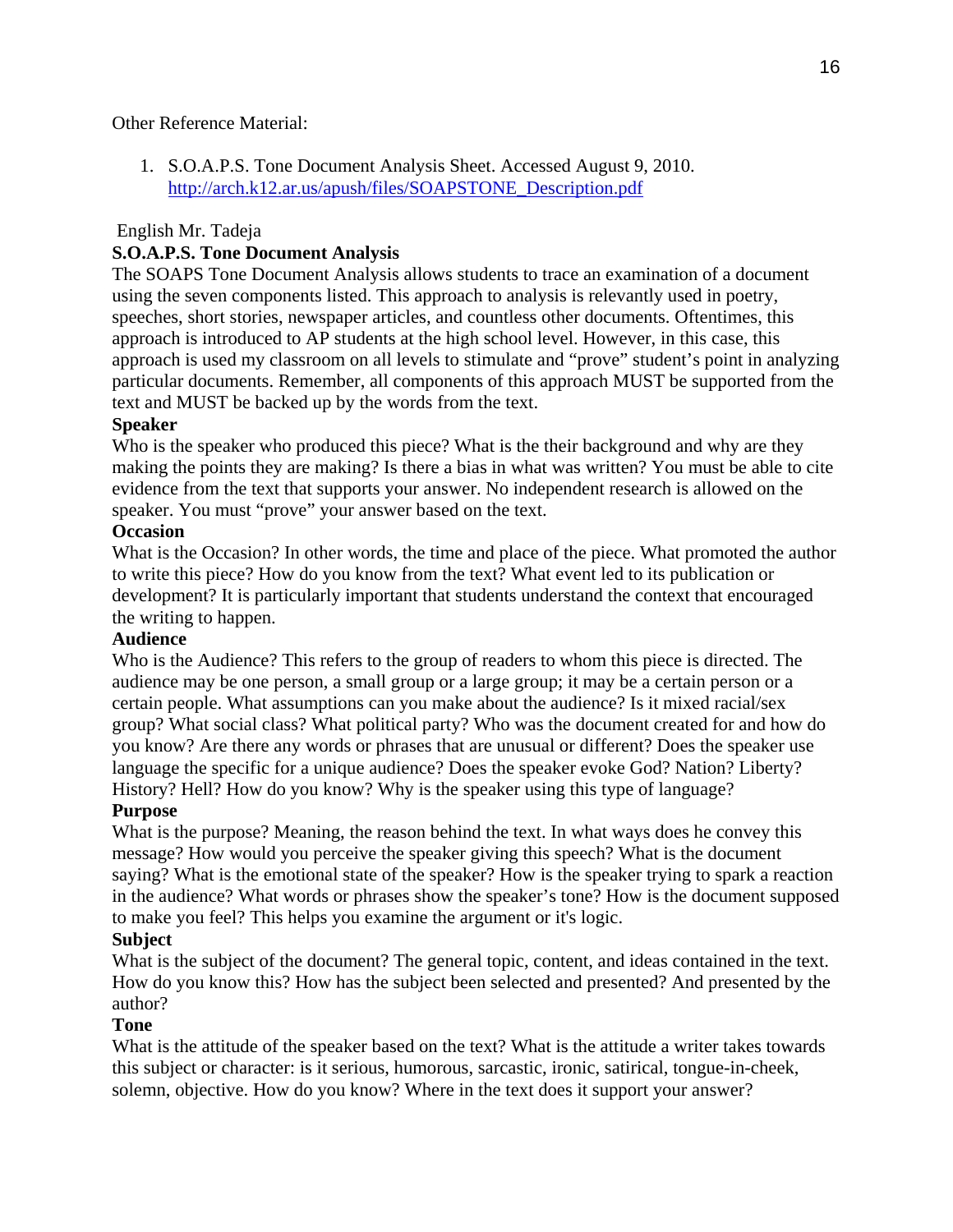2. Jewish Modern and Contemporary Periods. Accessed on August 10, 2010, selective dates included for this project. http://www.jewishvirtuallibrary.org/jsource/History/modtimeline.html

# **JEWISH VIRTUAL LIBRARY**

# **Jewish Modern and Contemporary Periods**

# $(ca. 1700-1917)$

| 1700          | Jewish population in America numbers approximately 250.                                                                                                  |
|---------------|----------------------------------------------------------------------------------------------------------------------------------------------------------|
| 1740          | England grants naturalization rights to Jews in the colonies.                                                                                            |
| 1753          | Parliament extends naturalization rights to Jews resident in England.                                                                                    |
| 1775          | Frances Salomon elected to <b>South Carolina</b> Provisional Congress; the first Jew to<br>hold elected office in America.                               |
| 1776          | United States Declaration of Independence.                                                                                                               |
| 1775-<br>1781 | American Revolution; religious freedom guaranteed.                                                                                                       |
| 1788          | Ratification of the U.S. Constitution means Jews may hold any federal office.                                                                            |
| 1790          | Jews of Newport, Rhode Island welcome President George Washington. George<br>Washington writes letter to Jewish community proclaiming religious liberty. |
| 1801          | The first American Jewish orphan care society established in Charleston, South<br>Carolina.                                                              |
| 1808          | Polonies Talmud Torah, the first Jewish school on record in the United States<br>established in New York.                                                |
| 1827          | Reinterpretation of Russia's Conscription Law mandates 31 years of military service<br>for Jews, beginning at age 12.                                    |
| 1830          | German Jews begin to immigrate to America in substantial numbers.                                                                                        |
| 1841          | David Levy Yulee of Florida elected to the United States Senate, the first Jew in<br>Congress.                                                           |
| 1843          | B'nai B'rith is organized, the first secular Jewish organization in the United States.                                                                   |
| 1844          | Lewis Charles Levin was the first Jew elected to the U.S. House of Representatives.                                                                      |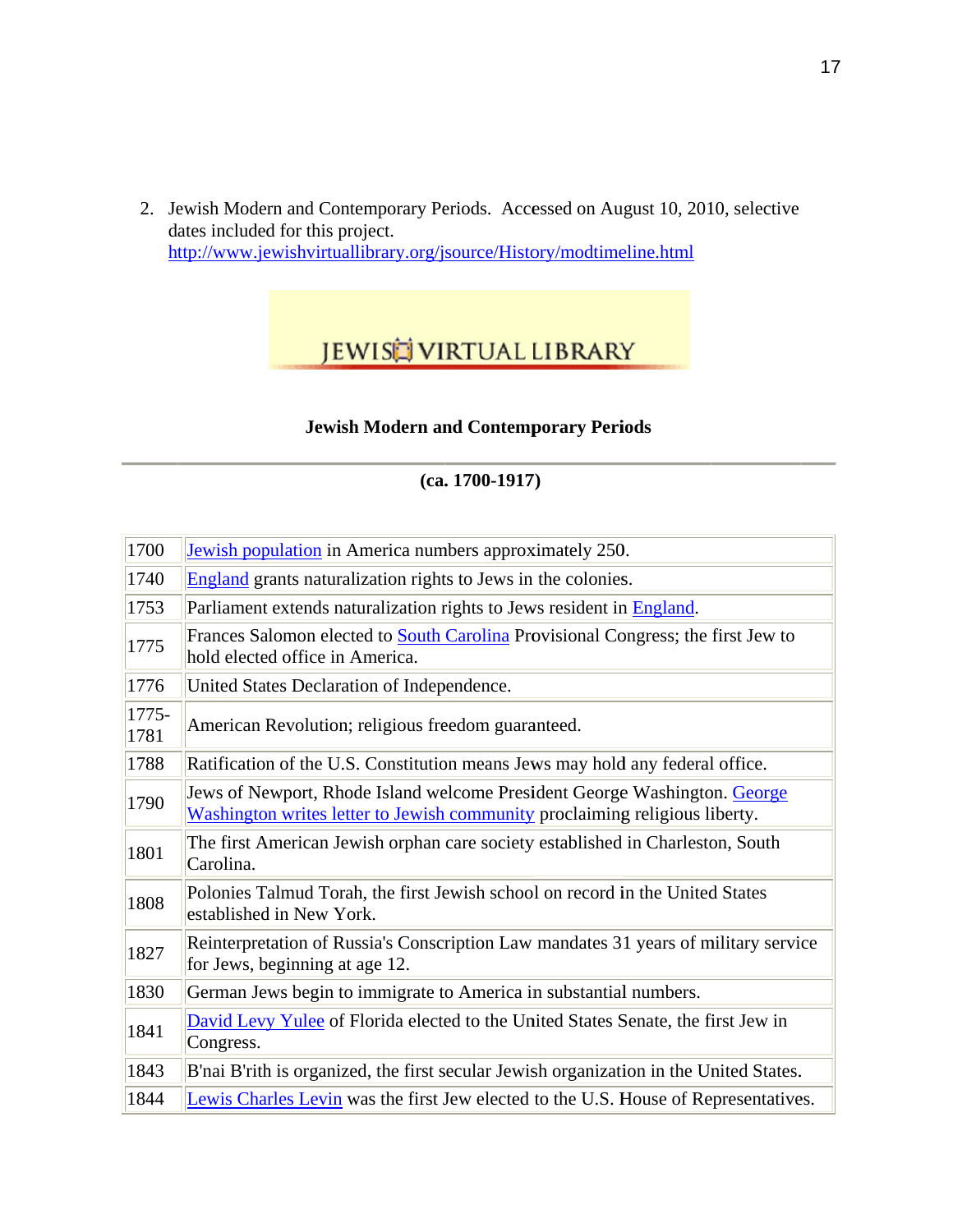| 1849-<br>1887 | American poet whose "New Colossus" was inscribed on the Statue of Liberty: Emma<br>Lazerus.                                                                                         |
|---------------|-------------------------------------------------------------------------------------------------------------------------------------------------------------------------------------|
| 1852          | Mount Sinai, the first Jewish Hospital in the United States is founded by a group of<br>mostly German Jewish immigrants.                                                            |
| 1860          | Morris Raphall is the first rabbi to offer prayers at the opening session of Congress.                                                                                              |
| 1862          | Jacob Frankel is appointed first Jewish chaplain in the United States Army.                                                                                                         |
| 1867          | First rabbinical school in America, Maimonides College, is founded in Philadelphia.                                                                                                 |
| 1868          | Benjamin Disraeli becomes prime minister of Great Britain — and the first prime<br>minister of Jewish descent in Europe.                                                            |
| 1871          | First <b>Yiddish</b> and <b>Hebrew</b> newspaper in America is published.                                                                                                           |
| 1871          | The first American kosher cookbook, Jewish Cookery Book, by Esther Jacobs Levy is<br>published.                                                                                     |
| 1881          | Start of mass migrations of eastern European Jews.                                                                                                                                  |
| 1881          | May Laws restricting the movements and conduct of Jews are enacted in Russia.                                                                                                       |
| 1881          | The word "pogrom" enters the English language, as Russian mobs begin a series of<br>violent attacks against Jews and their property.                                                |
| 1886          | Etz Chaim, the first yeshiva for Talmudic studies in the United States, established in<br>New York.                                                                                 |
| 1887          | Jewish Theological Seminary opens in New York and, later, becomes the intellectual<br>center of the Conservative movement.                                                          |
| 1891          | Grand Duke Segai orders the expulsion of 14,000 Jewish families living in Moscow.<br>Those who refuse to convert or become prostitutes are sent to the <b>Pale of Settlement</b> .  |
| 1891          | Christian Zionist William E. Blackstone and 413 prominent Americans petition<br>President Benjamin Harrison to support resettlement of Russian Jews in Palestine.                   |
| 1891          | Baron de Hirsh donates 2 million pounds and establishes the Jewish Colonial<br>Association in order to resettle 3 million Russian Jews in agricultural areas in other<br>countries. |
| 1894-<br>1917 | Last Russian Czar, commissioned what became the anti-Semitic "Protocols of the<br>Elders of Zion," Nicholas II.                                                                     |
| 1902          | Russian Jews organize U.S.-based Hebrew Immigrant Aid Society to serve as<br>counselors, interpreters, attorneys, etc.                                                              |
| 1903          | Kishinev massacre increases Jewish exodus from Russia.                                                                                                                              |
| 1903-<br>1907 | 500,000 Jews flee Russia, 90% go to the United States.                                                                                                                              |
| 1911-<br>1913 | Russian neurologist Sikowsy testifies thet Jews use Christian blood for ritual<br>purposes in the Beilis Trial (Russia).                                                            |
| 1912          | United States abrogates treaty of 1832 with Russia because of Russia's refusal to<br>honor passports of Jewish Americans.                                                           |
| 1914          | Joint Distribution Committee of American Funds for the Relief of Jewish War                                                                                                         |